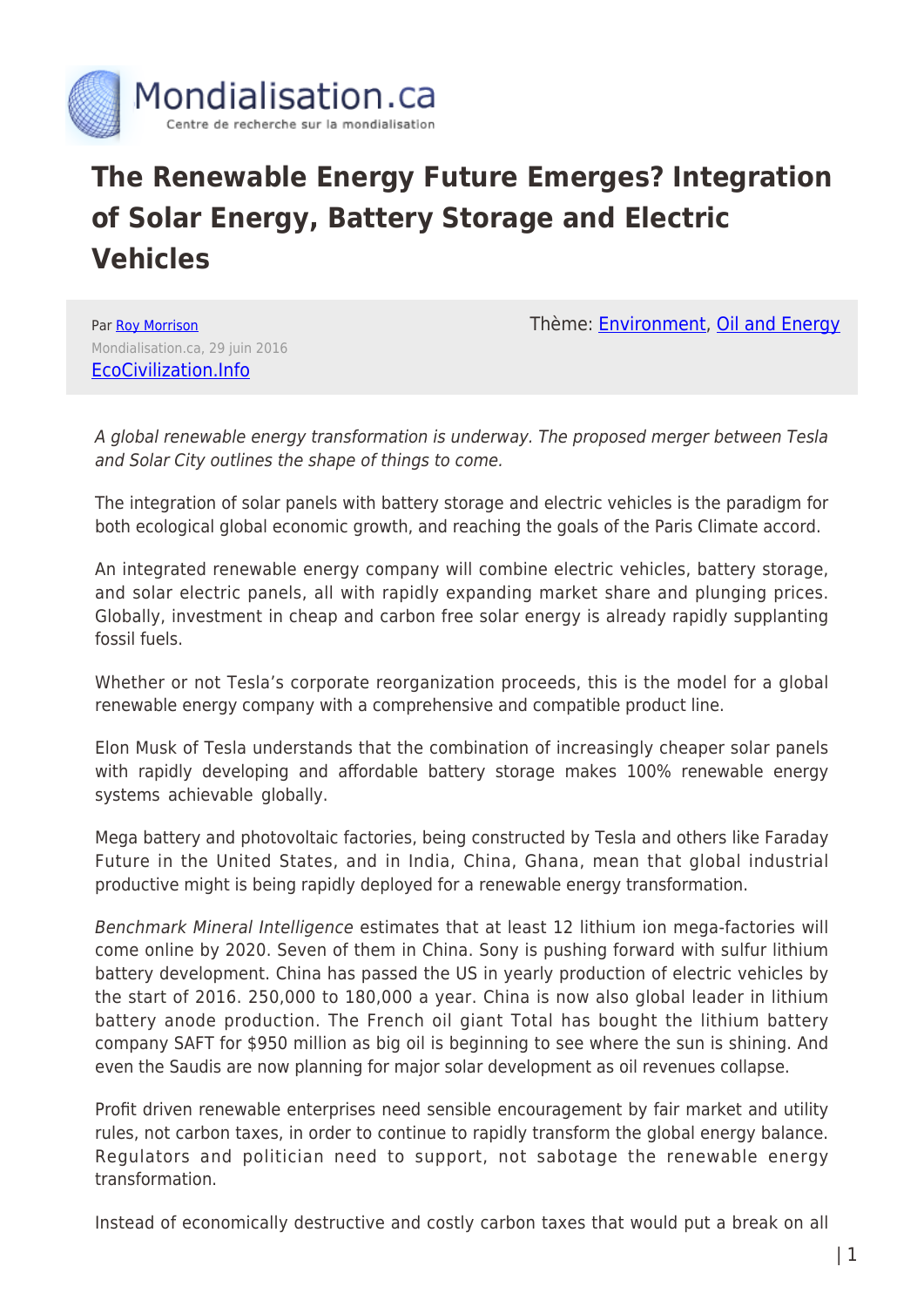economic activity, what's needed is using the already successful renewable portfolio standards (RPS) mandating an ever increasing percentage of renewable energy.

The more renewables that are built , the lower the cost, the less pollution,the more good community jobs are created. California and its utilities and regulators are a good example of how we are moving rapidly toward a renewable turn.

California Utilities like PG&E and Southern California Edison have seen the future and it's renewable. They're investing big time in electric vehicle charging stations at the same time the state, led by Gov. Jerry Brown, mandates the phase in of more renewable power.The utilities understand that the renewable future mean more, not less, electric sales.

And it's companies like Tesla, Faraday Future, China's BYD, and Mercedes that aim to provide the vehicles to take advantage of this electricity and charging stations. And the batteries on these electric cars can also plug into the grid and your house to help provide supplemental power.

California regulations use RAM (Renewable Auction Mechanism) with competitive bids to help finance renewables,employing market forces to help keep pushing the cost of renewables down.

Wall Street investment in renewable energy is now far greater then in fossil fuels.Peabody Coal is bankrupt. On the same day the Solar City -Tesla merger was proposed, PG&E announced the planned shut down of Diablo Canyon, California's nuclear last nuclear plant.

The sun is rising. Politicians and regulators need to assist our renewable entrepreneurs, workers and their unions, and communities hungry for clean sustainable jobs. We are witnessing the dawn of global ecological economic growth.

Roy Morrison's next book is Sustainability Sutra forthcoming March 2017 from Select Books in NY

Fact check:

TESLA-Solar City Merger http://www.utilitydive.com/news/tesla-makes-offer-to-buy-solarcity/421314/ <http://www.vox.com/2016/6/21/11996508/tesla-solarcity-merger>

Giant PV Production Factories

http://www.buffalonews.com/city-region/as-solarcity-turns-giant-call-goes-out-for-supply-chain-20150 611

India releases guidelines for 'Ultra Mega' solar power projects By [Tom Kenning](http://www.pv-tech.org/authors/tomkenning) Jul [0](http://www.pv-tech.org/news/india_releases_guidelines_for_ultra_mega_solar_power_projects#disqus_thread)7, 2015 11:53 AM BST 0

"Guidelines for implementing India's plans for 20GW of solar capacity from "Ultra Mega solar power projects" in 25 parks have been published by the Ministry of new and Renewable energy (MNRE).

Each of the solar parks will have a minimum capacity of 500MW to be set up within five years from 2014/15 to 2018/19."

http://www.pv-tech.org/news/india\_releases\_guidelines\_for\_ultra\_mega\_solar\_power\_projects

[How Did China become the largest Solar PV Manufacturing … – Cstep.in](https://www.google.com/url?sa=t&rct=j&q=&esrc=s&source=web&cd=1&ved=0ahUKEwiW5tmh-LvNAhWDyj4KHTBbBj8QFggrMAA&url=http%3A%2F%2Fwww.cstep.in%2Fuploads%2Fdefault%2Ffiles%2Fpublications%2Fstuff%2Fdc6ff09f580c30a0a6fc0d1a90ed813f.pdf&usg=AFQjCNGzV1Lm1f_tstddK-0036XAXcVNXg&cad=rjt) [www.cstep.in/uploads/default/files/…/stuff/dc6ff09f580c30a0a6fc0d1a90ed813f.pdf](http://www.cstep.in/uploads/default/files/.../stuff/dc6ff09f580c30a0a6fc0d1a90ed813f.pdf)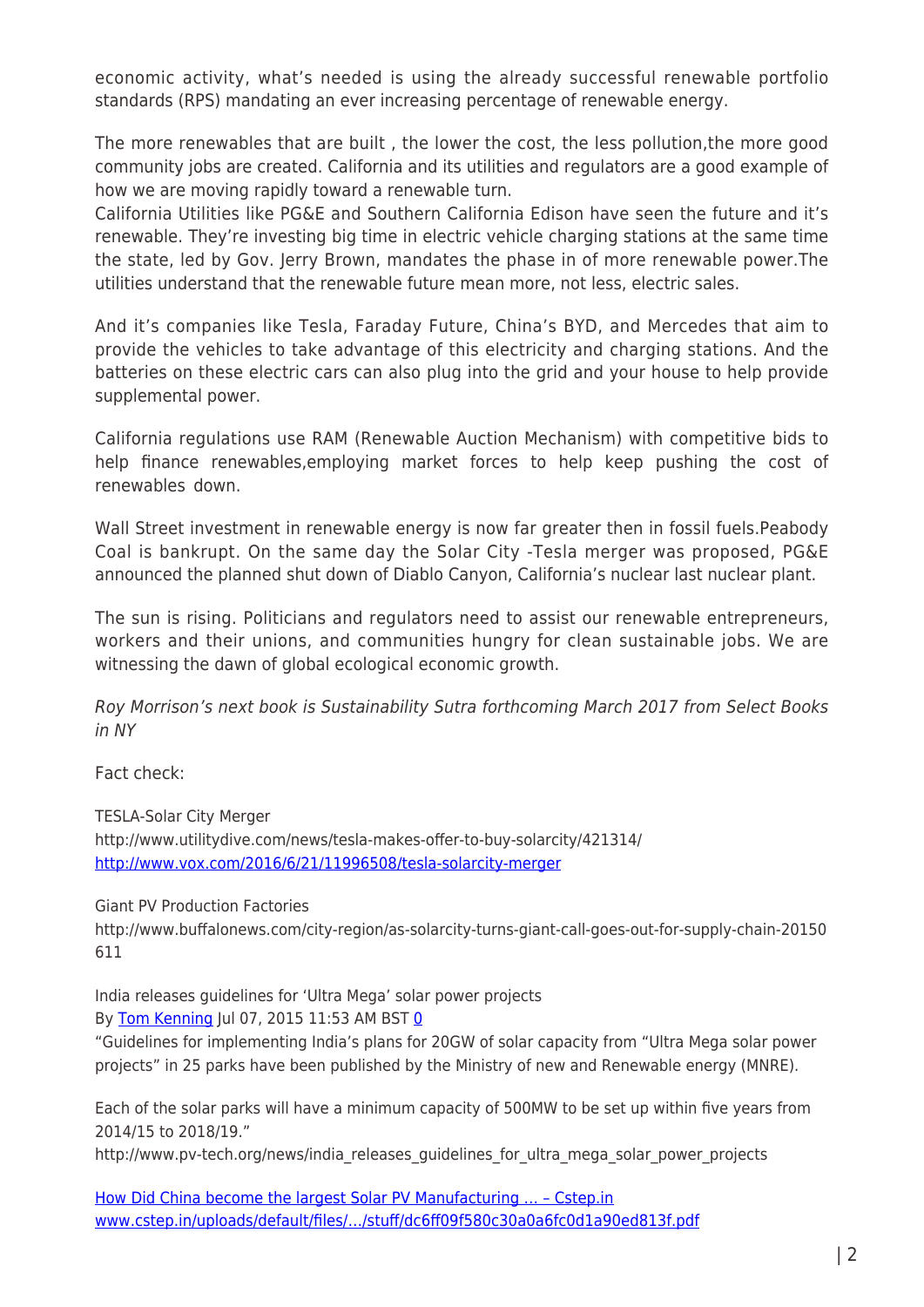"Blue Energy is to build Africa's largest solar photovoltaic (PV) power plant in a move which could spark a renewable energy revolution in West Africa. The giant 155-megawatt Nzema project will be one of the biggest in the world – only three solar PV plants in operation today are bigger. It will increase Ghana's current generating capacity by 6% and will meet 20% of the government's target of generating 10% of its electricity from renewable sources by 2020.

The Nzema project will be the first to go ahead under Ghana's 2011 Renewable Energy Act, which set up a system of feed-in tariffs, and it is a success for the government's policy of attracting international finance. Last month Energy Minister Joe Oteng-Adjei announced he was seeking \$1 billion of private investment to help Ghana achieve its renewables target."

12 Mega-Lithium Battery Factories Under Construction Including 7 in China who leads in Electric Cars

## [/http://www.benchmarkminerals.com](http://www.benchmarkminerals.com/)

[http://www.discoveryinvesting.com/blog/2016/5/10/china-flanks-freeport-to-further-consolidate-the-li](http://www.discoveryinvesting.com/blog/2016/5/10/china-flanks-freeport-to-further-consolidate-the-lithium-ion-battery-business) [thium-ion-battery-business](http://www.discoveryinvesting.com/blog/2016/5/10/china-flanks-freeport-to-further-consolidate-the-lithium-ion-battery-business)

[http://www.dailymail.co.uk/sciencetech/article-3540360/Faraday-Future-reveals-Nevada-megafactory](http://www.dailymail.co.uk/sciencetech/article-3540360/Faraday-Future-reveals-Nevada-megafactory-hopes-topple-Tesla-1billion-facility-build-mystery-electric-car-2018.html) [-hopes-topple-Tesla-1billion-facility-build-mystery-electric-car-2018.html](http://www.dailymail.co.uk/sciencetech/article-3540360/Faraday-Future-reveals-Nevada-megafactory-hopes-topple-Tesla-1billion-facility-build-mystery-electric-car-2018.html)

Total buys lithium battery maker SAFT

[http://www.bloomberg.com/news/articles/2016-05-09/total-to-buy-french-battery-maker-saft-in-1-1-bi](http://www.bloomberg.com/news/articles/2016-05-09/total-to-buy-french-battery-maker-saft-in-1-1-billion-deal) [llion-deal](http://www.bloomberg.com/news/articles/2016-05-09/total-to-buy-french-battery-maker-saft-in-1-1-billion-deal)

## Saudis Go Solar

<http://www.theatlantic.com/magazine/archive/2015/07/saudis-solar-energy/395315/>

"Quietly, the prince is helping Saudi Arabia—the quintessential petrostate—prepare to make what could be one of the world's biggest investments in solar power.

Near Riyadh, the government is preparing to build a commercial-scale solar-panel factory. On the Persian Gulf coast, another factory is about to begin producing large quantities of polysilicon, a material used to make solar cells. And next year, the two state-owned companies that control the energy sector—Saudi Aramco, the world's biggest oil company, and the Saudi Electricity Company, the kingdom's main power producer—plan to jointly break ground on about 10 solar projects around the country."

PG&E wants to own solar charging stations http://ww2.kqed.org/science/2016/05/23/utilities-want-to-plug-in-more-electric-drivers/

Southern California Edison, San Diego Gas and Electric Car Charging [http://www.greencarreports.com/news/1102396\\_utilities-to-lead-surge-of-electric-car-charging-in-sou](http://www.greencarreports.com/news/1102396_utilities-to-lead-surge-of-electric-car-charging-in-southern-california) [thern-california](http://www.greencarreports.com/news/1102396_utilities-to-lead-surge-of-electric-car-charging-in-southern-california)

Chuina's BYD Electric Vehicle plans [http://bigstory.ap.org/article/202ec13eda4944bda509070ca834ed20/chinese-electric-car-maker-ente](http://bigstory.ap.org/article/202ec13eda4944bda509070ca834ed20/chinese-electric-car-maker-enters-us-market-selling-buses)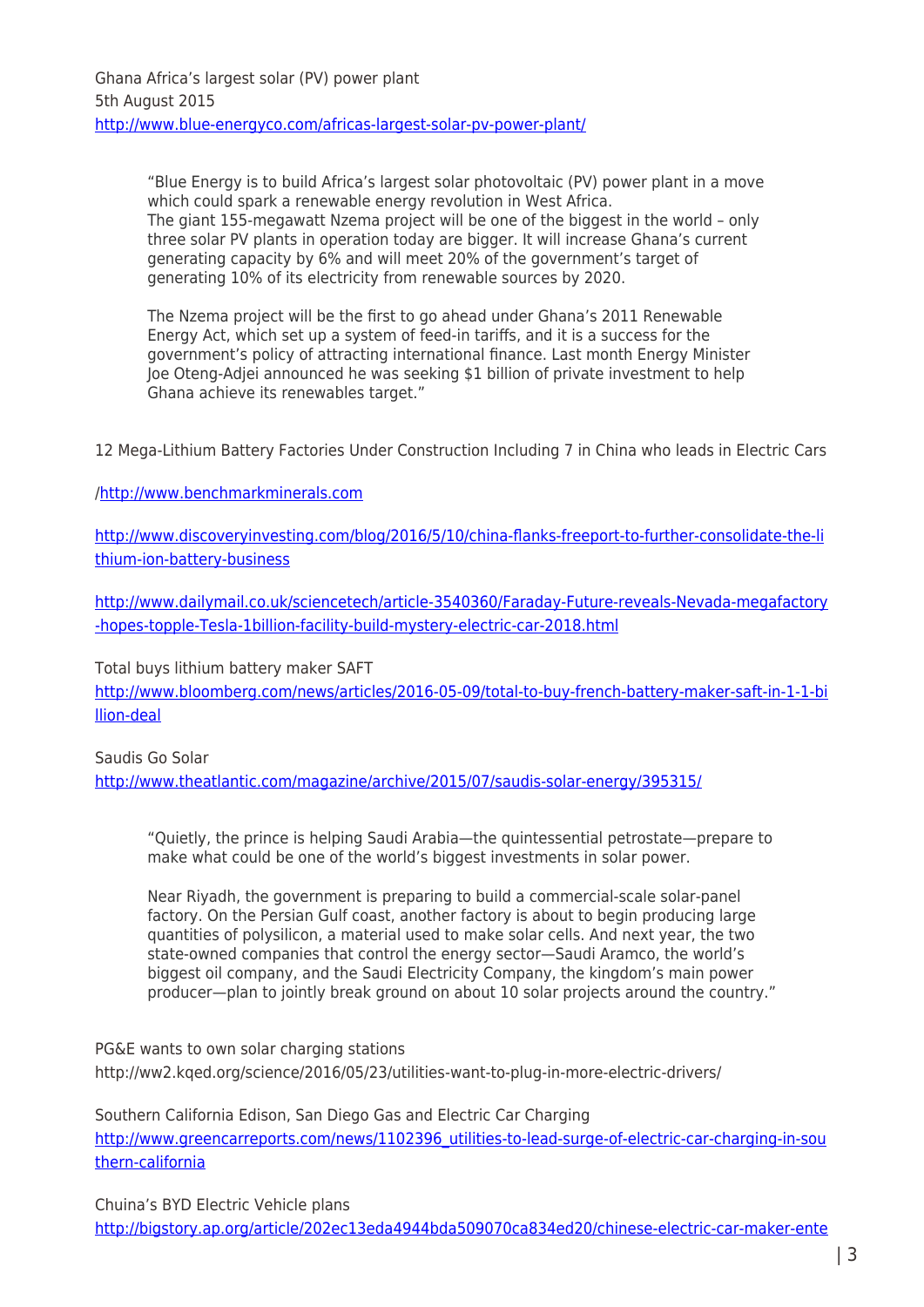#### [rs-us-market-selling-buses](http://bigstory.ap.org/article/202ec13eda4944bda509070ca834ed20/chinese-electric-car-maker-enters-us-market-selling-buses)

California Renewable Energy Plans

#### <http://www.energy.ca.gov/renewables/>

California Renewable Action Mechniam (RAM) http://www.cpuc.ca.gov/Renewable\_Auction\_Mechanis

California's Last Nuclear Power Plant To Be Shut Down [http://www.npr.org/sections/thetwo-way/2016/06/21/482997213/californias-last-nuclear-power-plant](http://www.npr.org/sections/thetwo-way/2016/06/21/482997213/californias-last-nuclear-power-plant-to-be-shut-down)[to-be-shut-down](http://www.npr.org/sections/thetwo-way/2016/06/21/482997213/californias-last-nuclear-power-plant-to-be-shut-down)

Renewable Energy Investments: Major Milestones Reached, New World Record Set Thur, Mar 24, 2016

"Coal and gas-fired generation attracted less than half as much capacity investment as renewables last year; Renewables added more to global energy generation capacity than all other technologies combined; For first time, developing world investments in renewables (up 19% in 2015) topped developed nations' (down 8%); World record total of \$286 billion invested in renewables last year; makes \$2.3 trillion over 12 years"

http://unep.org/newscentre/default.aspx?ArticleID=36112&DocumentID=27068 http://www.bloomberg.com/news/articles/2016-02-04/renewables-top-fossil-fuels-as-biggest-source-o f-new-u-s-power

La source originale de cet article est EcoCivilization. Info Copyright © [Roy Morrison,](https://www.mondialisation.ca/author/roy-morrison) [EcoCivilization.Info,](http://ecocivilization.info/a-renewable-energy-future-emrges.html) 2016

### Articles Par : [Roy Morrison](https://www.mondialisation.ca/author/roy-morrison)

**Avis de non-responsabilité** : Les opinions exprimées dans cet article n'engagent que le ou les auteurs. Le Centre de recherche sur la mondialisation se dégage de toute responsabilité concernant le contenu de cet article et ne sera pas tenu responsable pour des erreurs ou informations incorrectes ou inexactes.

Le Centre de recherche sur la mondialisation (CRM) accorde la permission de reproduire la version intégrale ou des extraits d'articles du site **Mondialisation.ca** sur des sites de médias alternatifs. La source de l'article, l'adresse url ainsi qu'un hyperlien vers l'article original du CRM doivent être indiqués. Une note de droit d'auteur (copyright) doit également être indiquée.

Pour publier des articles de [Mondialisation.ca](https://mondialisation.ca) en format papier ou autre, y compris les sites Internet commerciaux, contactez: [media@globalresearch.ca](mailto:media@globalresearch.ca)

[Mondialisation.ca](https://mondialisation.ca) contient du matériel protégé par le droit d'auteur, dont le détenteur n'a pas toujours autorisé l'utilisation. Nous mettons ce matériel à la disposition de nos lecteurs en vertu du principe "d'utilisation équitable", dans le but d'améliorer la compréhension des enjeux politiques, économiques et sociaux. Tout le matériel mis en ligne sur ce site est à but non lucratif. Il est mis à la disposition de tous ceux qui s'y intéressent dans le but de faire de la recherche ainsi qu'à des fins éducatives. Si vous désirez utiliser du matériel protégé par le droit d'auteur pour des raisons autres que "l'utilisation équitable", vous devez demander la permission au détenteur du droit d'auteur.

Contact média: [media@globalresearch.ca](mailto:media@globalresearch.ca)